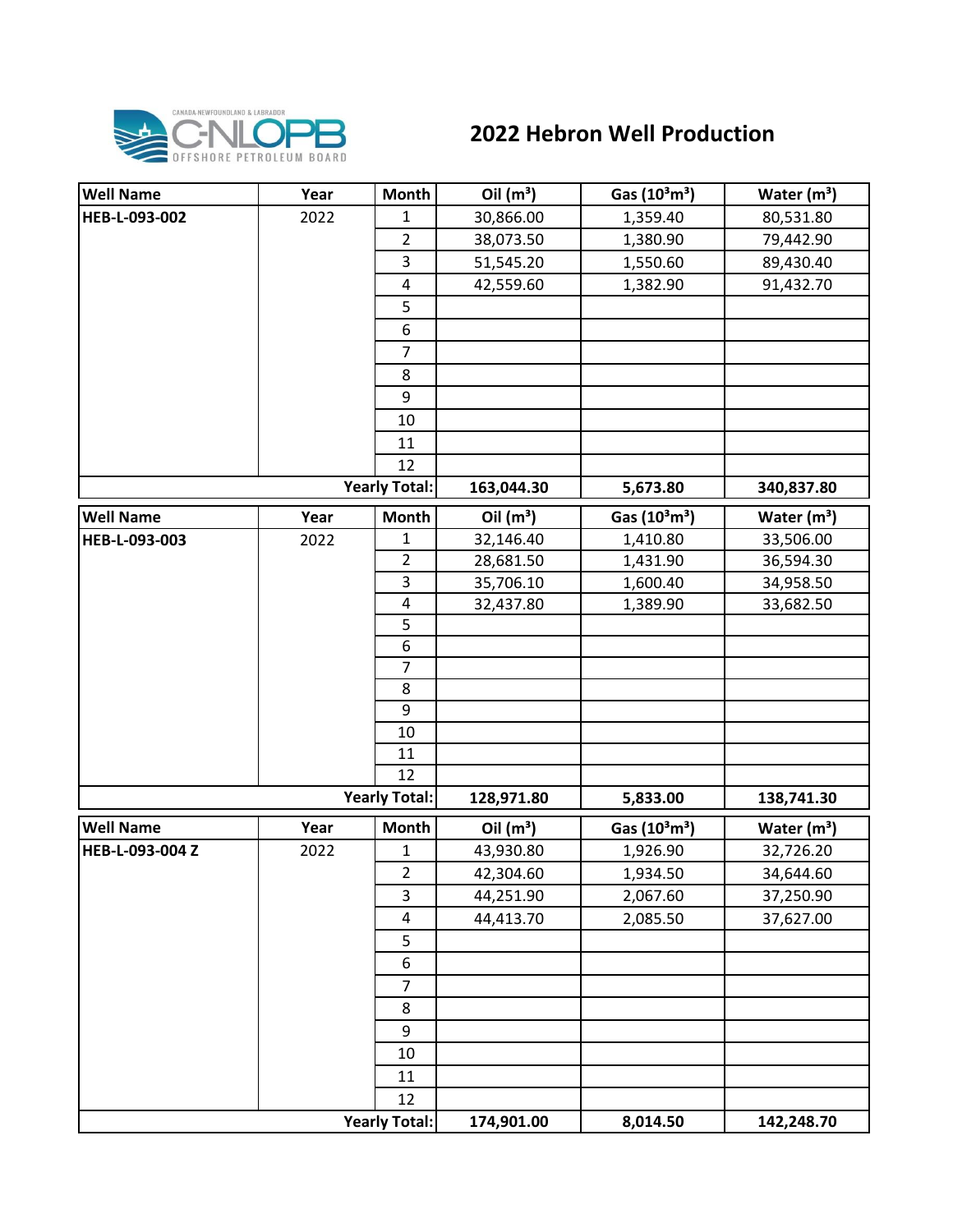| <b>Well Name</b> | Year | <b>Month</b>         | Oil $(m^3)$ | Gas $(10^3 \text{m}^3)$ | Water $(m^3)$ |
|------------------|------|----------------------|-------------|-------------------------|---------------|
| HEB-L-093-007    | 2022 | 1                    | 22,960.60   | 1,271.50                | 115.60        |
|                  |      | 2                    | 20,564.90   | 1,025.90                | 130.30        |
|                  |      | 3                    | 21,001.60   | 1,090.80                | 188.20        |
|                  |      | 4                    | 22,852.80   | 1,066.50                | 81.40         |
|                  |      | 5                    |             |                         |               |
|                  |      | 6                    |             |                         |               |
|                  |      | 7                    |             |                         |               |
|                  |      | 8                    |             |                         |               |
|                  |      | 9                    |             |                         |               |
|                  |      | 10                   |             |                         |               |
|                  |      | 11                   |             |                         |               |
|                  |      | 12                   |             |                         |               |
|                  |      | <b>Yearly Total:</b> | 87,379.90   | 4,454.70                | 515.50        |

| <b>Well Name</b>     | Year | Month | Oil $(m^3)$ | Gas $(10^3 \text{m}^3)$ | Water $(m^3)$ |
|----------------------|------|-------|-------------|-------------------------|---------------|
| HEB-L-093-009        | 2022 | 1     | 53,629.30   | 3,481.50                | 380.70        |
|                      |      | 2     | 50,911.30   | 2,944.10                | 661.10        |
|                      |      | 3     | 54,131.80   | 2,637.40                | 333.90        |
|                      |      | 4     | 52,918.70   | 2,052.40                | 503.60        |
|                      |      | 5     |             |                         |               |
|                      |      | 6     |             |                         |               |
|                      |      | 7     |             |                         |               |
|                      |      | 8     |             |                         |               |
|                      |      | 9     |             |                         |               |
|                      |      | 10    |             |                         |               |
|                      |      | 11    |             |                         |               |
|                      |      | 12    |             |                         |               |
| <b>Yearly Total:</b> |      |       | 211,591.10  | 11,115.40               | 1,879.30      |

| <b>Well Name</b>     | Year | Month                | Oil $(m^3)$ | Gas $(10^3 \text{m}^3)$ | Water $(m^3)$ |
|----------------------|------|----------------------|-------------|-------------------------|---------------|
| <b>HEB-L-093-010</b> | 2022 | 1                    | 64,961.00   | 3,394.50                | 352.30        |
|                      |      | $\overline{2}$       | 64,566.40   | 3,066.80                | 389.50        |
|                      |      | 3                    | 69,823.70   | 3,156.80                | 384.20        |
|                      |      | 4                    | 68,097.10   | 2,816.80                | 368.10        |
|                      |      | 5                    |             |                         |               |
|                      |      | 6                    |             |                         |               |
|                      |      | 7                    |             |                         |               |
|                      |      | 8                    |             |                         |               |
|                      |      | 9                    |             |                         |               |
|                      |      | 10                   |             |                         |               |
|                      |      | 11                   |             |                         |               |
|                      |      | 12                   |             |                         |               |
|                      |      | <b>Yearly Total:</b> | 267,448.20  | 12,434.90               | 1,494.10      |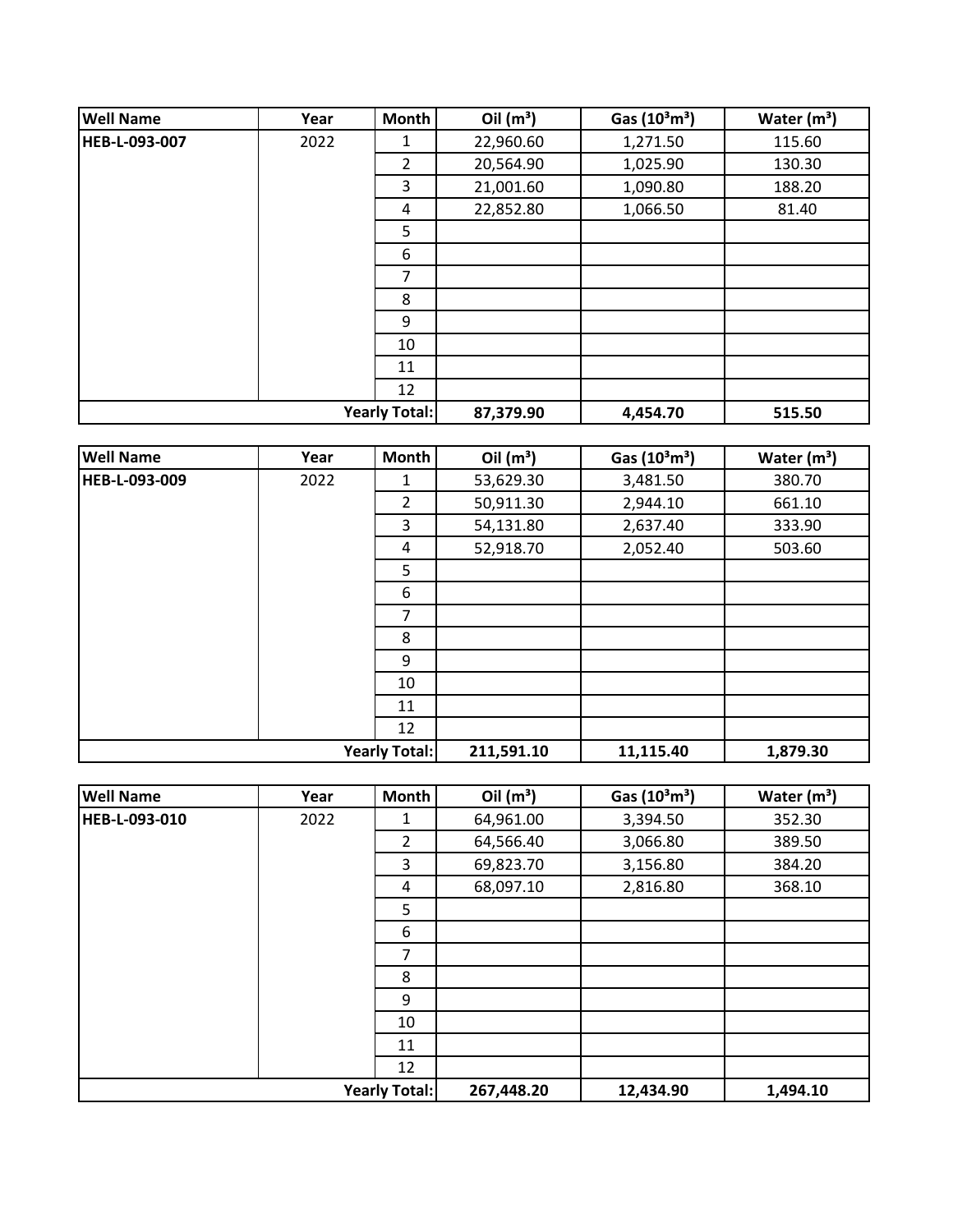| <b>Well Name</b> | Year | <b>Month</b>         | Oil $(m^3)$ | Gas $(10^3 \text{m}^3)$ | Water $(m^3)$ |
|------------------|------|----------------------|-------------|-------------------------|---------------|
| HEB-L-093-012    | 2022 | 1                    | 47,286.50   | 1,252.90                | 27,661.00     |
|                  |      | $\overline{2}$       | 42,057.80   | 1,146.60                | 29,720.90     |
|                  |      | 3                    | 44,957.30   | 1,173.80                | 32,121.70     |
|                  |      | 4                    | 40,211.80   | 1,082.40                | 33,750.30     |
|                  |      | 5                    |             |                         |               |
|                  |      | 6                    |             |                         |               |
|                  |      | 7                    |             |                         |               |
|                  |      | 8                    |             |                         |               |
|                  |      | 9                    |             |                         |               |
|                  |      | 10                   |             |                         |               |
|                  |      | 11                   |             |                         |               |
|                  |      | 12                   |             |                         |               |
|                  |      | <b>Yearly Total:</b> | 174,513.40  | 4,655.70                | 123,253.90    |

| <b>Well Name</b>     | Year | <b>Month</b> | Oil $(m^3)$ | Gas $(10^3 \text{m}^3)$ | Water $(m^3)$ |
|----------------------|------|--------------|-------------|-------------------------|---------------|
| <b>HEB-L-093-013</b> | 2022 | 1            | 34,695.10   | 2,259.90                | 2,059.40      |
|                      |      | 2            | 34,853.00   | 1,832.40                | 1,915.10      |
|                      |      | 3            | 36,876.40   | 1,785.80                | 2,393.20      |
|                      |      | 4            | 37,149.20   | 1,637.30                | 2,755.40      |
|                      |      | 5            |             |                         |               |
|                      |      | 6            |             |                         |               |
|                      |      | 7            |             |                         |               |
|                      |      | 8            |             |                         |               |
|                      |      | 9            |             |                         |               |
|                      |      | 10           |             |                         |               |
|                      |      | 11           |             |                         |               |
|                      |      | 12           |             |                         |               |
| <b>Yearly Total:</b> |      | 143,573.70   | 7,515.40    | 9,123.10                |               |

| <b>Well Name</b> | Year | Month                | Oil $(m^3)$ | Gas (10 <sup>3</sup> m <sup>3</sup> ) | Water $(m^3)$ |
|------------------|------|----------------------|-------------|---------------------------------------|---------------|
| HEB-L-093-014    | 2022 | 1                    | 51,021.40   | 2,011.50                              | 25,588.80     |
|                  |      | $\overline{2}$       | 46,569.00   | 1,934.60                              | 29,175.10     |
|                  |      | 3                    | 49,918.90   | 2,120.20                              | 32,252.50     |
|                  |      | 4                    | 50,397.90   | 1,993.90                              | 29,627.00     |
|                  |      | 5                    |             |                                       |               |
|                  |      | 6                    |             |                                       |               |
|                  |      | 7                    |             |                                       |               |
|                  |      | 8                    |             |                                       |               |
|                  |      | 9                    |             |                                       |               |
|                  |      | 10                   |             |                                       |               |
|                  |      | 11                   |             |                                       |               |
|                  |      | 12                   |             |                                       |               |
|                  |      | <b>Yearly Total:</b> | 197,907.20  | 8,060.20                              | 116,643.40    |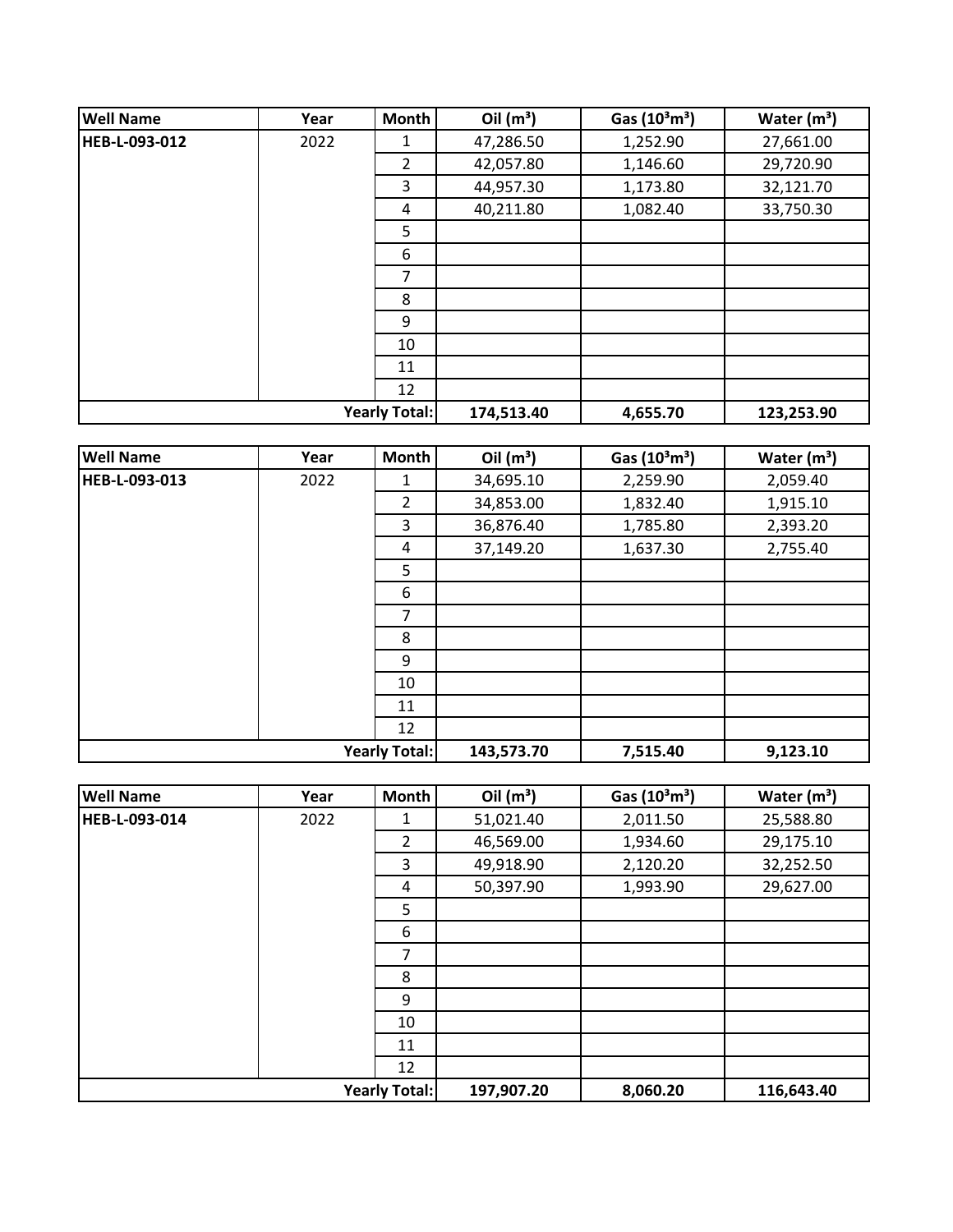| <b>Well Name</b> | Year | <b>Month</b>         | Oil $(m^3)$ | Gas $(10^3 \text{m}^3)$ | Water $(m^3)$ |
|------------------|------|----------------------|-------------|-------------------------|---------------|
| HEB-L-093-015    | 2022 | 1                    | 35,880.80   | 2,594.70                | 141.60        |
|                  |      | 2                    | 34,072.40   | 2,222.00                | 164.80        |
|                  |      | 3                    | 36,821.30   | 2,022.80                | 108.60        |
|                  |      | 4                    | 36,794.60   | 1,687.90                | 207.10        |
|                  |      | 5                    |             |                         |               |
|                  |      | 6                    |             |                         |               |
|                  |      | 7                    |             |                         |               |
|                  |      | 8                    |             |                         |               |
|                  |      | 9                    |             |                         |               |
|                  |      | 10                   |             |                         |               |
|                  |      | 11                   |             |                         |               |
|                  |      | 12                   |             |                         |               |
|                  |      | <b>Yearly Total:</b> | 143,569.10  | 8,527.40                | 622.10        |

| <b>Well Name</b>     | Year | Month          | Oil $(m^3)$ | Gas $(10^3 \text{m}^3)$ | Water $(m^3)$ |
|----------------------|------|----------------|-------------|-------------------------|---------------|
| HEB-L-093-017        | 2022 | 1              | 21,987.30   | 1,350.30                | 212.30        |
|                      |      | $\overline{2}$ | 20,516.20   | 1,281.80                | 218.40        |
|                      |      | 3              | 24,411.60   | 1,382.00                | 194.80        |
|                      |      | 4              | 25,182.90   | 1,545.00                | 186.20        |
|                      |      | 5              |             |                         |               |
|                      |      | 6              |             |                         |               |
|                      |      | 7              |             |                         |               |
|                      |      | 8              |             |                         |               |
|                      |      | 9              |             |                         |               |
|                      |      | 10             |             |                         |               |
|                      |      | 11             |             |                         |               |
|                      |      | 12             |             |                         |               |
| <b>Yearly Total:</b> |      | 92,098.00      | 5,559.10    | 811.70                  |               |

| <b>Well Name</b> | Year                 | Month          | Oil $(m^3)$ | Gas $(10^3 \text{m}^3)$ | Water $(m^3)$ |
|------------------|----------------------|----------------|-------------|-------------------------|---------------|
| HEB-L-093-018    | 2022                 | 1              | 38,507.20   | 2,148.20                | 3,544.20      |
|                  |                      | $\overline{2}$ | 38,883.90   | 2,011.60                | 4,100.80      |
|                  |                      | 3              | 43,082.20   | 2,239.20                | 5,119.20      |
|                  |                      | 4              | 40,356.80   | 1,862.00                | 5,334.40      |
|                  |                      | 5              |             |                         |               |
|                  |                      | 6              |             |                         |               |
|                  |                      | 7              |             |                         |               |
|                  |                      | 8              |             |                         |               |
|                  |                      | 9              |             |                         |               |
|                  |                      | 10             |             |                         |               |
|                  |                      | 11             |             |                         |               |
|                  |                      | 12             |             |                         |               |
|                  | <b>Yearly Total:</b> |                | 160,830.10  | 8,261.00                | 18,098.60     |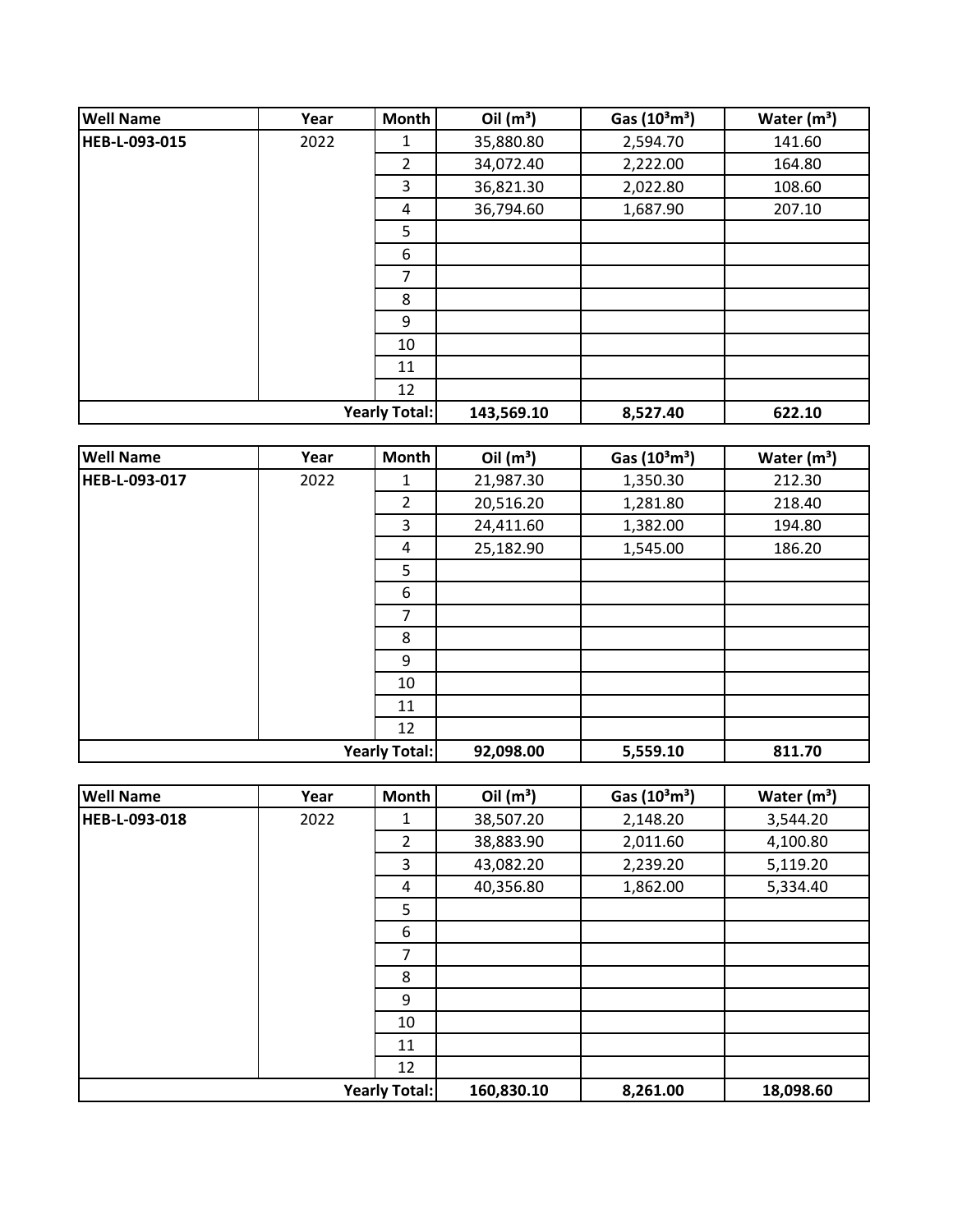| <b>Well Name</b> | Year | <b>Month</b>         | Oil $(m^3)$ | Gas $(10^3 \text{m}^3)$ | Water $(m^3)$ |
|------------------|------|----------------------|-------------|-------------------------|---------------|
| HEB-L-093-019    | 2022 | 1                    | 29,858.10   | 4,796.70                | 671.60        |
|                  |      | $\overline{2}$       | 26,661.40   | 4,769.50                | 819.60        |
|                  |      | 3                    | 28,616.90   | 5,610.30                | 1,035.50      |
|                  |      | 4                    | 27,302.00   | 5,014.50                | 990.80        |
|                  |      | 5                    |             |                         |               |
|                  |      | 6                    |             |                         |               |
|                  |      | 7                    |             |                         |               |
|                  |      | 8                    |             |                         |               |
|                  |      | 9                    |             |                         |               |
|                  |      | 10                   |             |                         |               |
|                  |      | 11                   |             |                         |               |
|                  |      | 12                   |             |                         |               |
|                  |      | <b>Yearly Total:</b> | 112,438.40  | 20,191.00               | 3,517.50      |

| <b>Well Name</b>     | Year | Month     | Oil $(m^3)$ | Gas $(10^3 \text{m}^3)$ | Water $(m^3)$ |
|----------------------|------|-----------|-------------|-------------------------|---------------|
| <b>HEB-L-093-020</b> | 2022 | 1         | 10,578.90   | 1,164.90                | 66.10         |
|                      |      | 2         | 10,351.20   | 1,165.40                | 77.40         |
|                      |      | 3         | 10,091.50   | 1,056.70                | 60.50         |
|                      |      | 4         | 10,948.90   | 1,049.40                | 69.30         |
|                      |      | 5         |             |                         |               |
|                      |      | 6         |             |                         |               |
|                      |      | 7         |             |                         |               |
|                      |      | 8         |             |                         |               |
|                      |      | 9         |             |                         |               |
|                      |      | 10        |             |                         |               |
|                      |      | 11        |             |                         |               |
|                      |      | 12        |             |                         |               |
| <b>Yearly Total:</b> |      | 41,970.50 | 4,436.40    | 273.30                  |               |

| <b>Well Name</b>     | Year | Month          | Oil $(m^3)$ | Gas $(10^3 \text{m}^3)$ | Water $(m^3)$ |
|----------------------|------|----------------|-------------|-------------------------|---------------|
| HEB-L-093-022        | 2022 | 1              | 2,854.50    | 270.00                  | 4.70          |
|                      |      | $\overline{2}$ | 2,636.20    | 245.00                  | 2.50          |
|                      |      | 3              | 2,023.90    | 223.00                  | 2.20          |
|                      |      | 4              | 2,598.70    | 413.20                  | 10.00         |
|                      |      | 5              |             |                         |               |
|                      |      | 6              |             |                         |               |
|                      |      | 7              |             |                         |               |
|                      |      | 8              |             |                         |               |
|                      |      | 9              |             |                         |               |
|                      |      | 10             |             |                         |               |
|                      |      | 11             |             |                         |               |
|                      |      | 12             |             |                         |               |
| <b>Yearly Total:</b> |      | 10,113.30      | 1,151.20    | 19.40                   |               |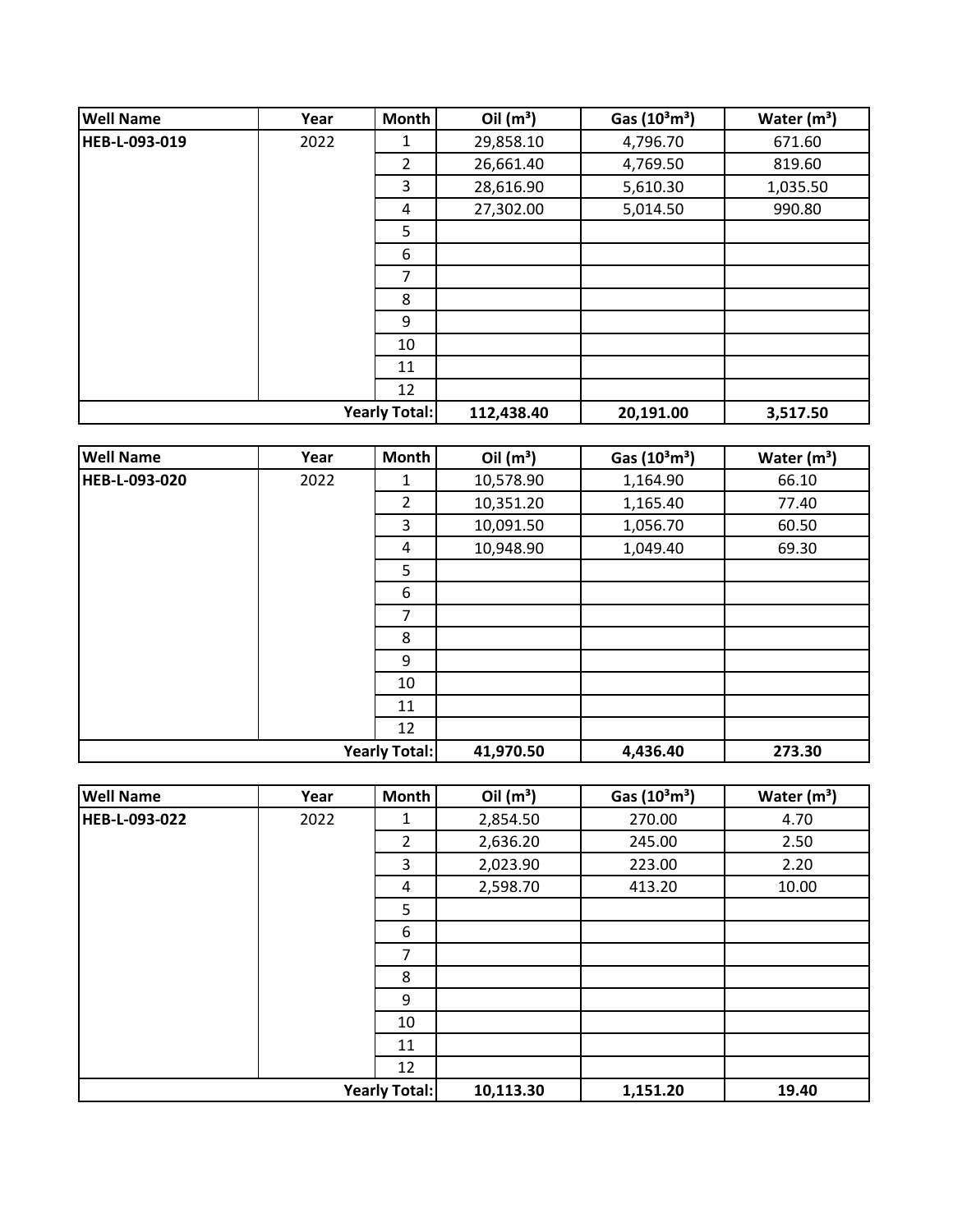| <b>Well Name</b> | Year                 | <b>Month</b> | Oil $(m^3)$ | Gas $(10^3 \text{m}^3)$ | Water $(m^3)$ |
|------------------|----------------------|--------------|-------------|-------------------------|---------------|
| HEB-L-093-023    | 2022                 | 1            | 15,166.60   | 1,249.80                | 33.10         |
|                  |                      | 2            | 17,150.00   | 1,259.70                | 35.00         |
|                  |                      | 3            | 20,678.70   | 1,461.90                | 41.20         |
|                  |                      | 4            | 20,810.70   | 1,360.50                | 110.20        |
|                  |                      | 5            |             |                         |               |
|                  |                      | 6            |             |                         |               |
|                  |                      | 7            |             |                         |               |
|                  |                      | 8            |             |                         |               |
|                  |                      | 9            |             |                         |               |
|                  |                      | 10           |             |                         |               |
|                  |                      | 11           |             |                         |               |
|                  |                      | 12           |             |                         |               |
|                  | <b>Yearly Total:</b> |              | 73,806.00   | 5,331.90                | 219.50        |

| <b>Well Name</b>     | Year | Month      | Oil $(m^3)$ | Gas $(10^3 \text{m}^3)$ | Water $(m^3)$ |
|----------------------|------|------------|-------------|-------------------------|---------------|
| HEB-L-093-024        | 2022 | 1          | 41,022.60   | 1,955.60                | 370.00        |
|                      |      | 2          | 38,557.40   | 1,979.60                | 725.80        |
|                      |      | 3          | 39,665.20   | 2,113.90                | 3,139.20      |
|                      |      | 4          | 36,686.60   | 1,737.90                | 3,209.20      |
|                      |      | 5          |             |                         |               |
|                      |      | 6          |             |                         |               |
|                      |      | 7          |             |                         |               |
|                      |      | 8          |             |                         |               |
|                      |      | 9          |             |                         |               |
|                      |      | 10         |             |                         |               |
|                      |      | 11         |             |                         |               |
|                      |      | 12         |             |                         |               |
| <b>Yearly Total:</b> |      | 155,931.80 | 7,787.00    | 7,444.20                |               |

| <b>Well Name</b>     | Year | Month          | Oil $(m^3)$ | Gas $(10^3 \text{m}^3)$ | Water $(m^3)$ |
|----------------------|------|----------------|-------------|-------------------------|---------------|
| HEB-L-093-029        | 2022 | 1              | 0.00        | 0.00                    | 0.00          |
|                      |      | $\overline{2}$ | 0.00        | 0.00                    | 0.00          |
|                      |      | 3              | 14,395.80   | 1,568.40                | 176.00        |
|                      |      | 4              | 22,972.90   | 2,423.10                | 31.80         |
|                      |      | 5              |             |                         |               |
|                      |      | 6              |             |                         |               |
|                      |      | 7              |             |                         |               |
|                      |      | 8              |             |                         |               |
|                      |      | 9              |             |                         |               |
|                      |      | 10             |             |                         |               |
|                      |      | 11             |             |                         |               |
|                      |      | 12             |             |                         |               |
| <b>Yearly Total:</b> |      | 37,368.70      | 3,991.50    | 207.80                  |               |